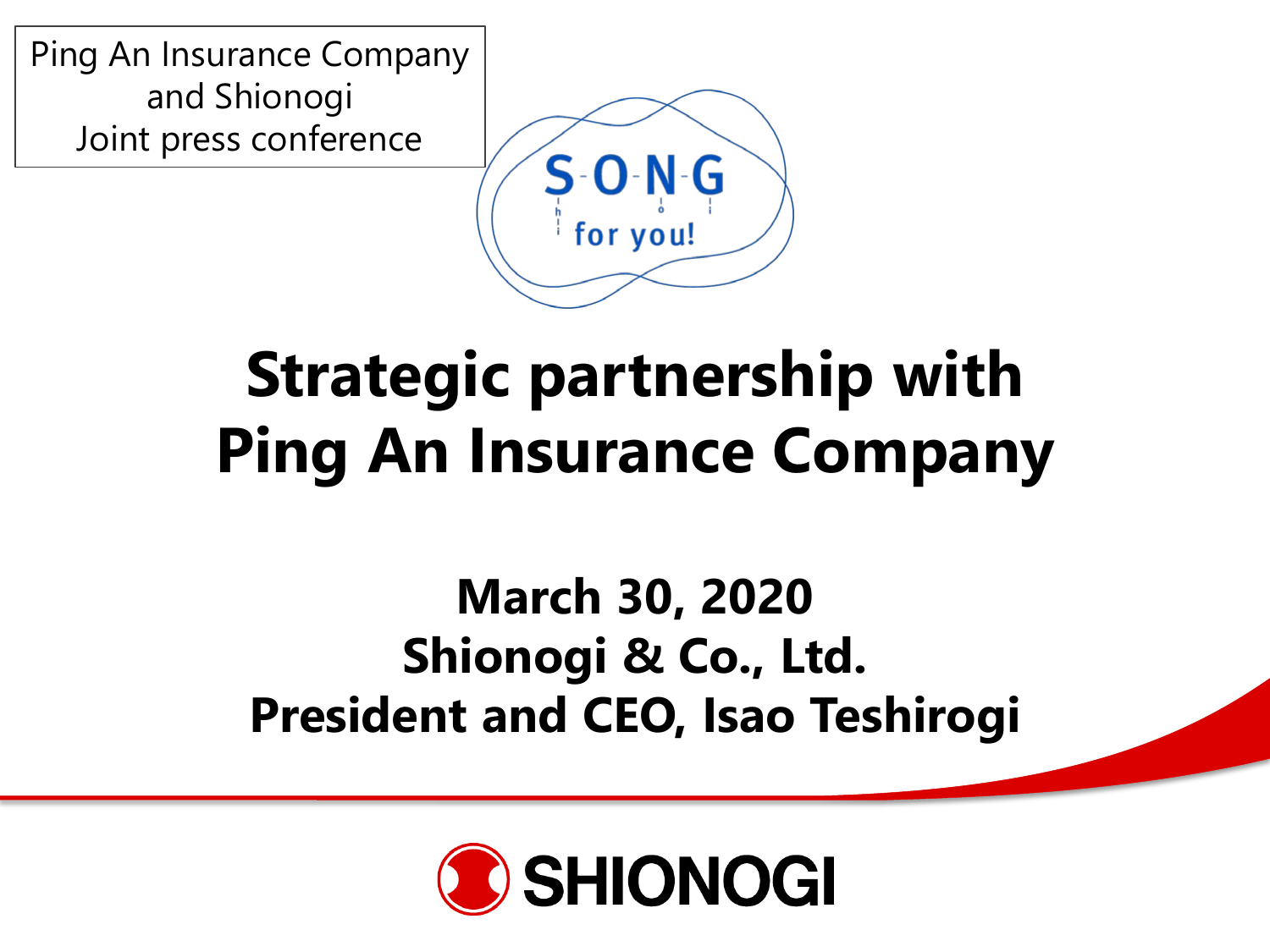**Ping An Insurance Company and Shionogi reached basic agreement for a capital and business alliance to build a long-term strategic partnership**



# **Promote collaboration in China (Asia) including establishment of a joint venture company in the future**



S-O-N-G for vou!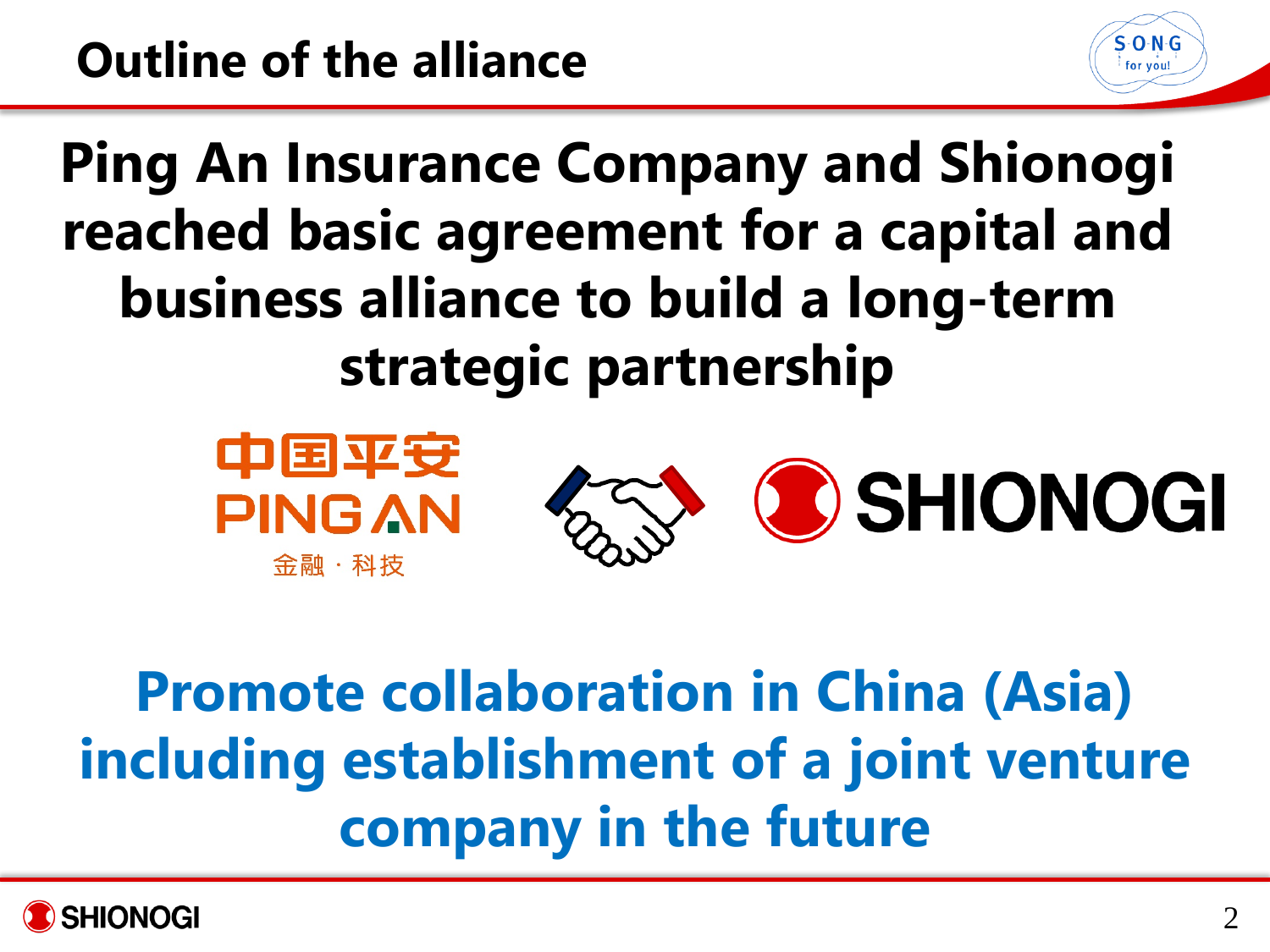### **Shionogi's vision\***





**Continue to grow together with society as a drug discovery-oriented pharmaceutical company**

### **Developing new growth strategies to realize our vision for Beyond 2020.**

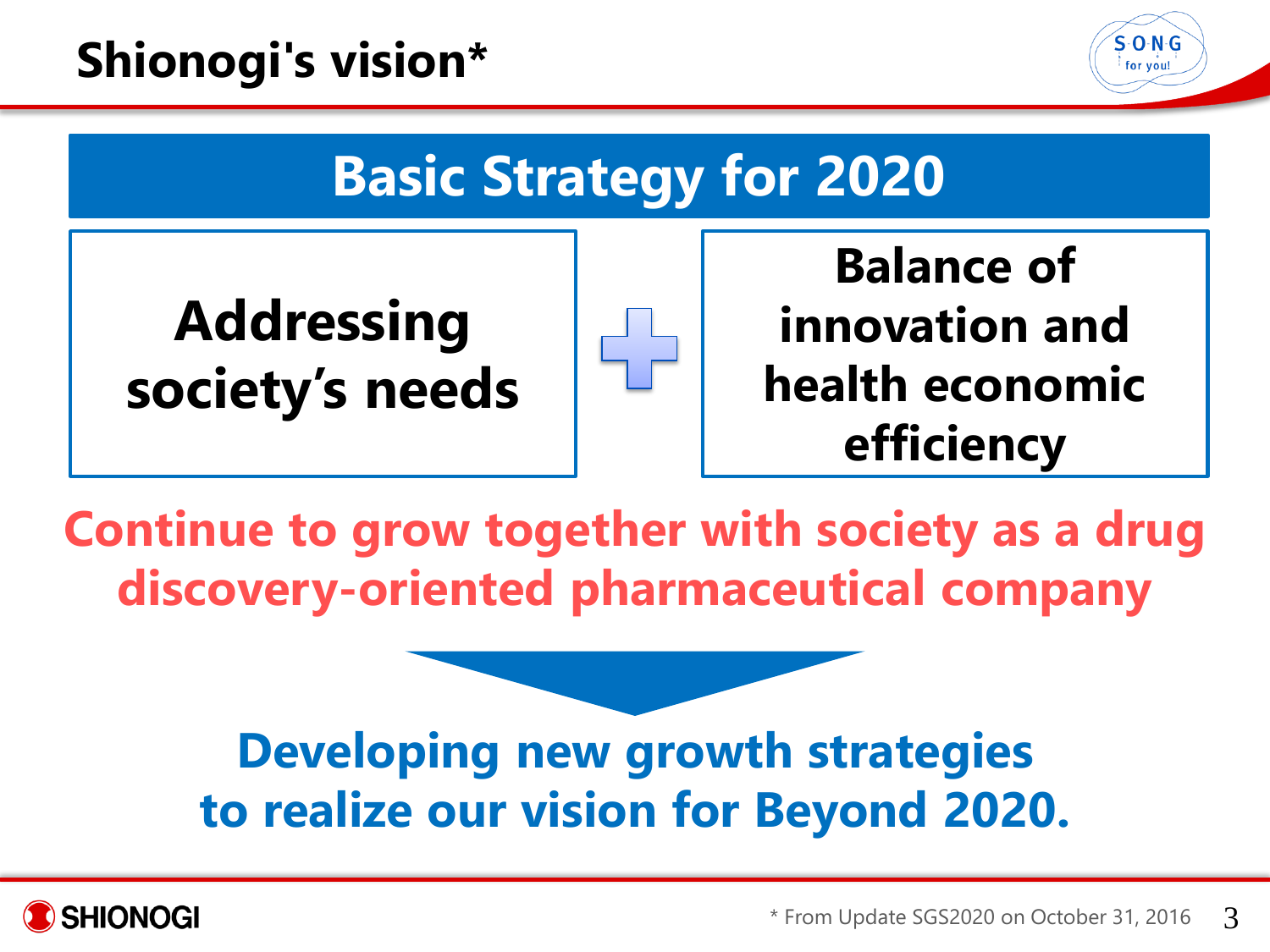### **Advent of the "digital native" and "SDGs native" era**

### ① **Rapid advancement in IT/AI technology**

- Increase in the volume and accessibility of analysable healthcare data with the introduction of IoT
- IT/AI structures supporting the broader utilization and sharing of data
- ② **Increasing global population with decreasing birthrate and aging population in high-and middle-income countries**
	- Greater pressure on the health insurance budget
- ③ **Changes in disease prevalence and health care needs associated with climate change**
	- Expansion and fragmentation of medical needs

### **Reflecting changes in the environment and medical need, responsively provide the best solutions to society**

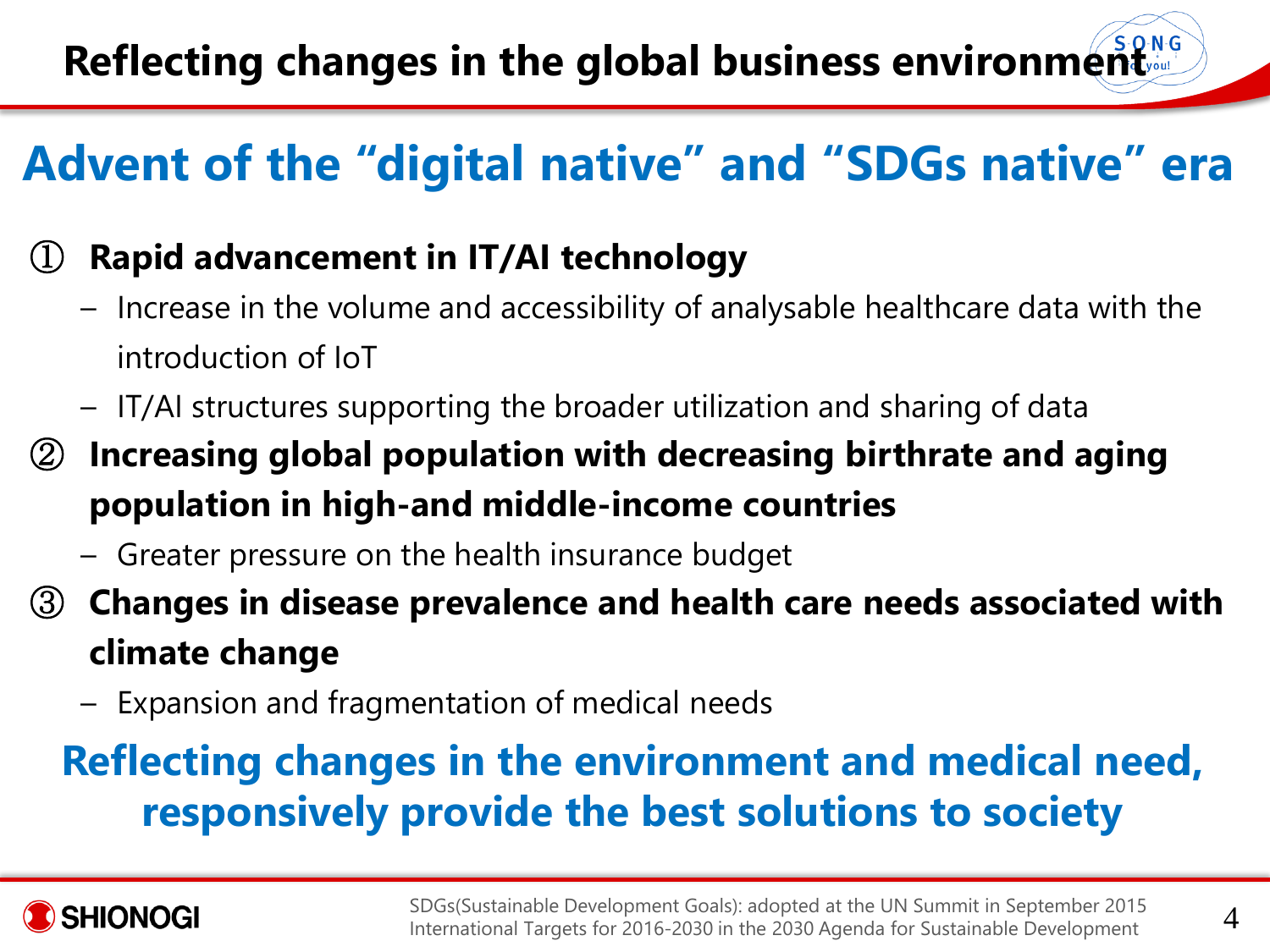#### $S$ - $O$ - $N$ - $G$ **Changes in the definition of the healthcare business For your**

**Conventional business positioning - As a Drug discovery-based pharmaceutical company -**

#### **Product categories from the manufacturer's perspective**

**OTC drugs (OTC) Health foods and supplements**

**Generic drug (GE)**

**New drug** **Business Positioning in and beyond 2020 - Patient-Perspective Solutions -**

#### **Healthcare as a Service (HaaS)**





Prescription drugs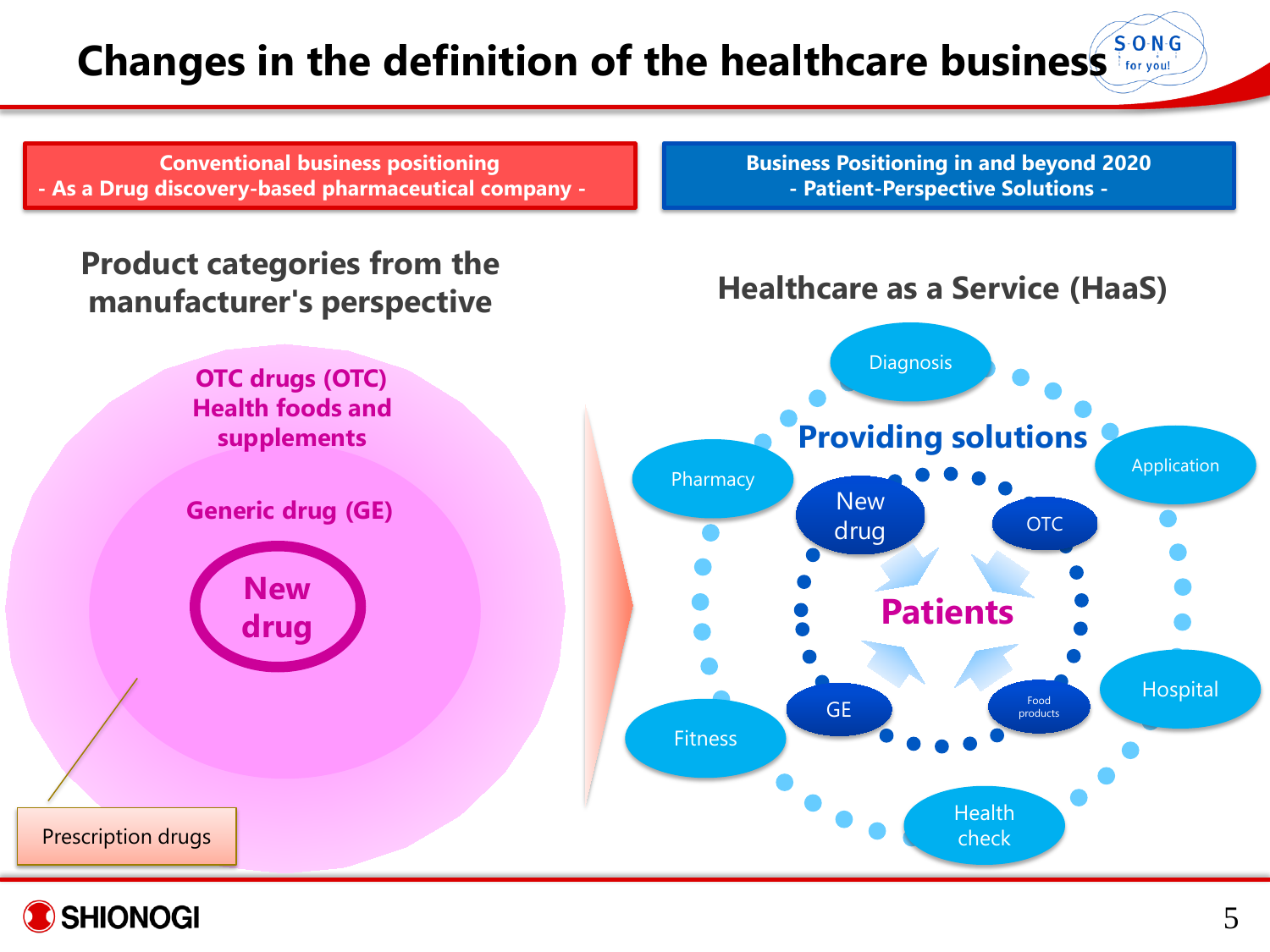## **In an era of rapid change, need to depart from the traditional concept of the pharmaceutical industry**

**Without significant change, it is difficult for pharmaceutical companies to thrive**

**Shionogi's future growth strategy**

**Shionogi will continue to refine our strengths as a drug discovery-based pharmaceutical company.**

**Shionogi will be the partner of choice for other companies, including those in other industries with complementary strengths.**

**Building new platforms for innovation in healthcare**



S-O-N-G for vou!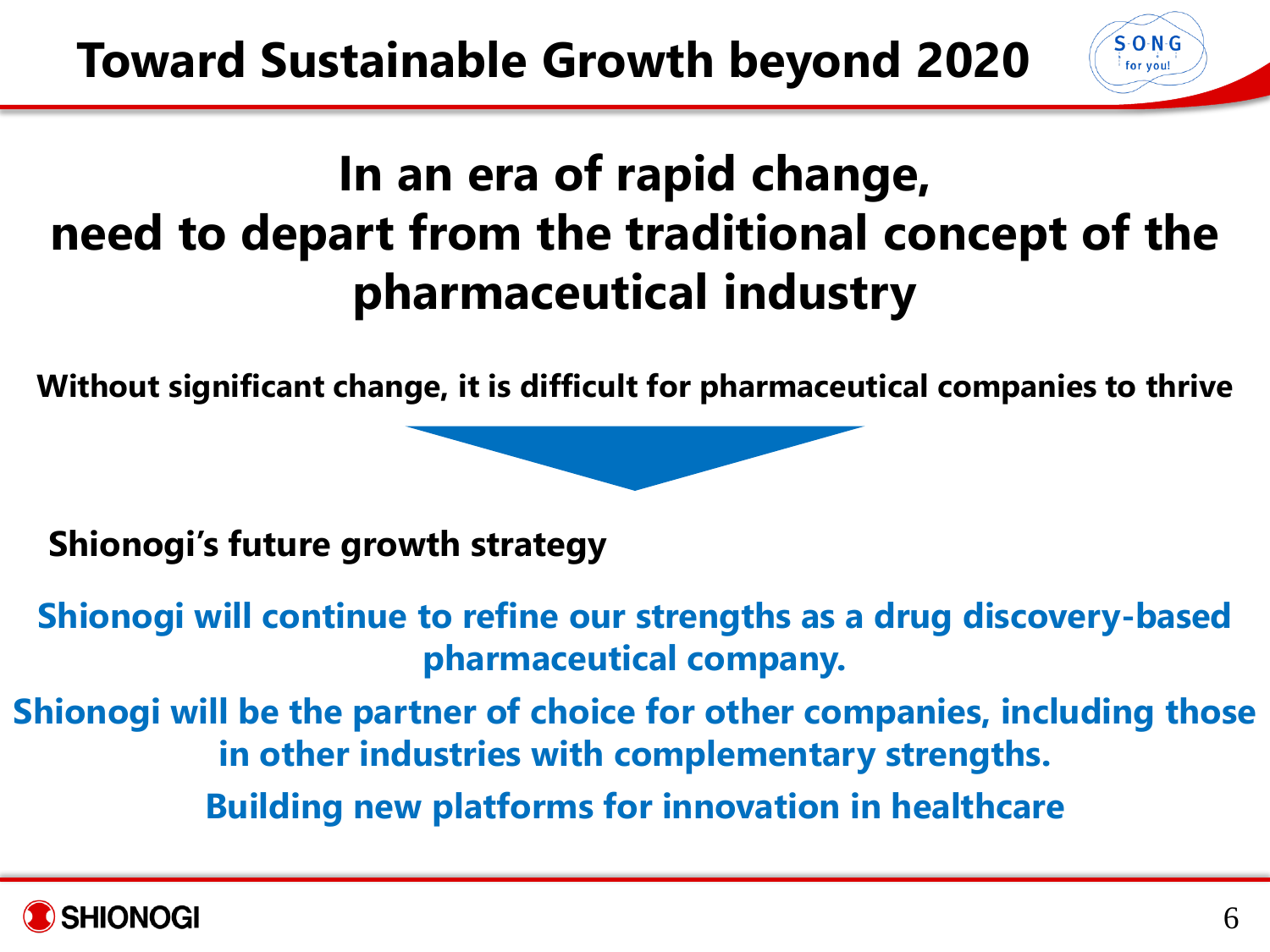Achieving Sustainable Growth beyond 2020

## **A partnership to co-create the "future of health care"**

### **Establish a new healthcare platform with the greatest innovation and market growth potential in China and across Asia**



S-O-N-G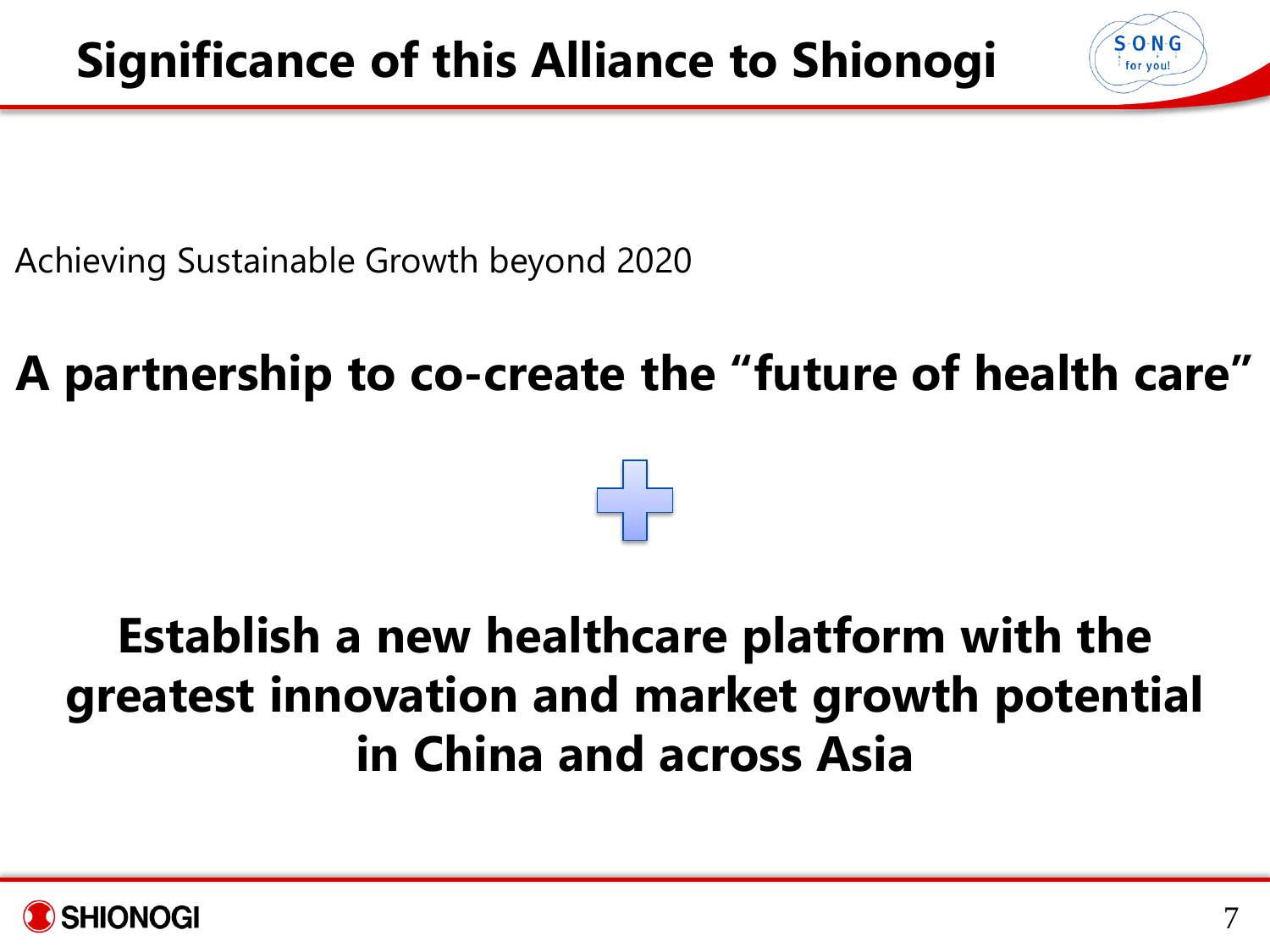#### 中国平安 **China's largest comprehensive insurance group\*PING AN** 金融・科技

- Developed a comprehensive financial business building from its core business of insurance, and subsequently entering the entertainment, mobility, and housing fields. In recent years, the company has increasingly focused on healthcare.
- A leader in IT platforms across its businesses, increasing accessibility and ease of use and thereby dramatically expanding its customer base
- $\Box$  The ideal partner with who to build a new healthcare platform given its complementary established business capabilities, proprietary IT/AI technologies, and financial strength

#### **\* FY2019 Sales: Approx. ¥20 trillion Customers: 200 million**



 $S$   $O$   $N$   $G$ for you!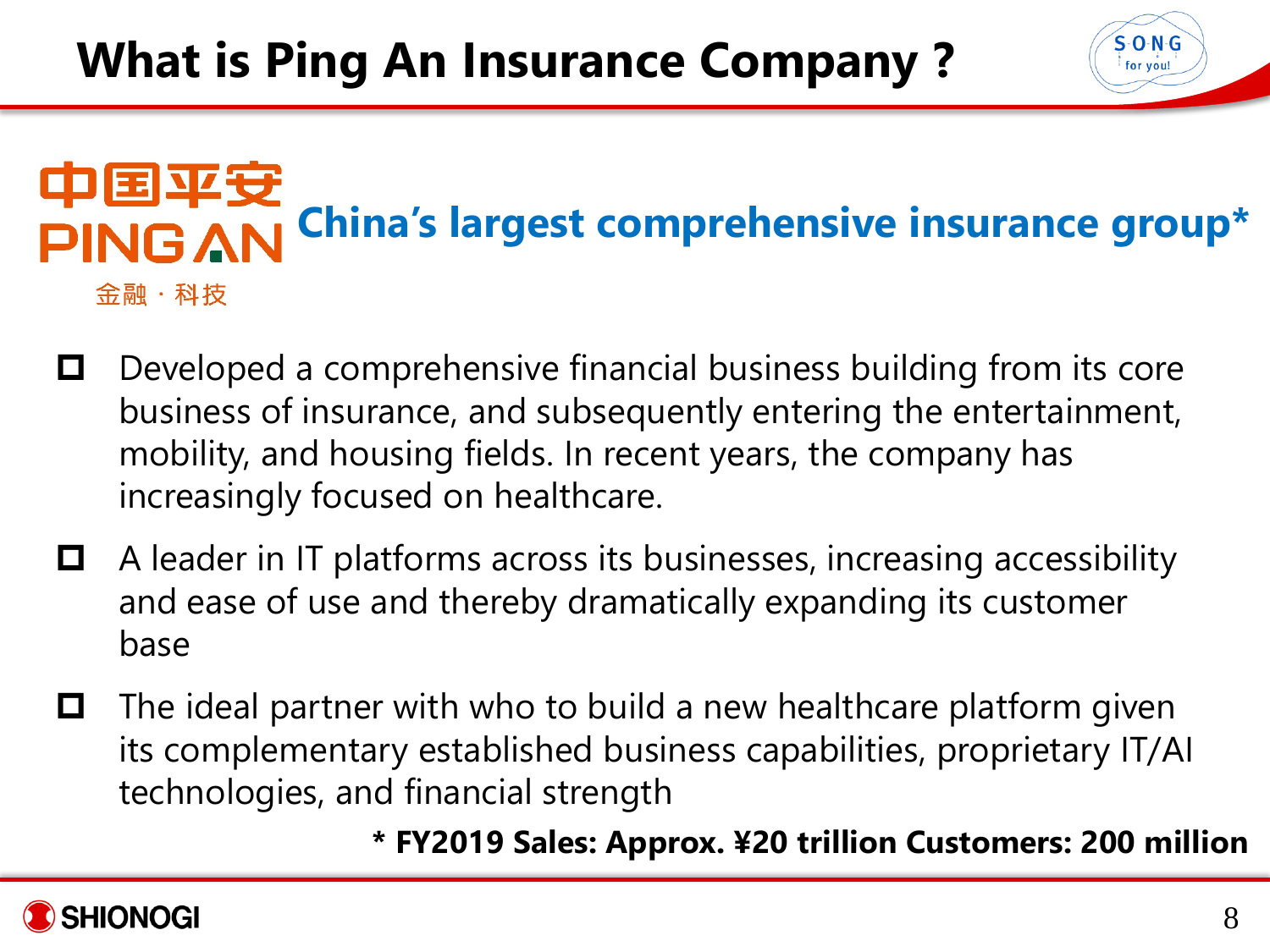#### **Healthcare Platform of Ping An Insurance Company**   $\frac{1}{2}$  for you!

An integrated network for patients, providers, healthcare service delivery, and payment, which reduces the burden on patients, doctors, and hospitals.



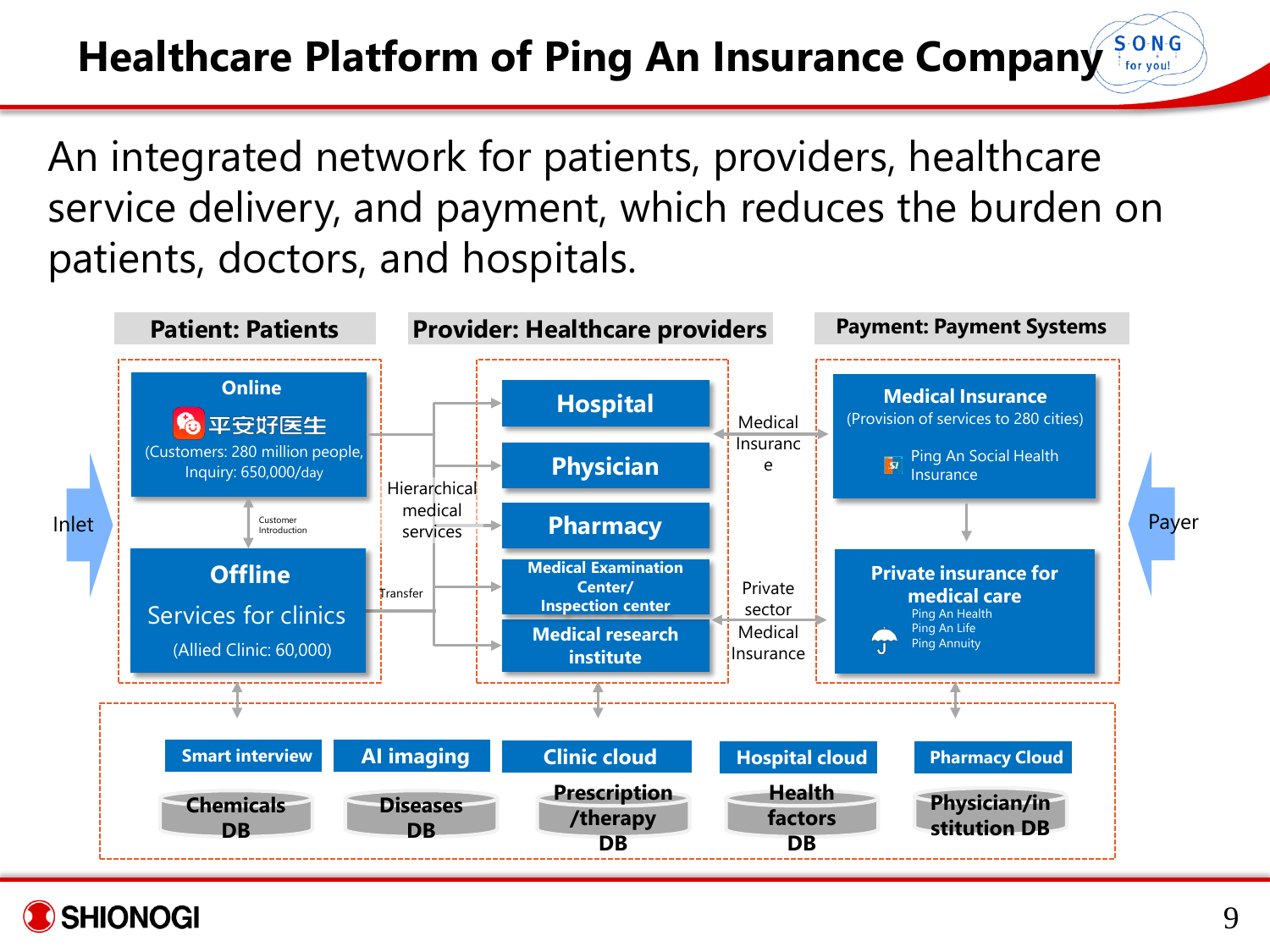## **Content of this agreement**



### **Establishment of Joint Venture (JV)**

#### **With a capital alliance supporting a strong, long-term strategic partnership**



### **Business plan**

SHIONOGI

- ① Data-driven\* drug discovery and development
- ② Manufacturing and quality control systems enhanced by AI technology
- ③ Sales and distribution platforms using O2O \*\*

\* Based on data such as real world data, market data, Web analysis data, etc.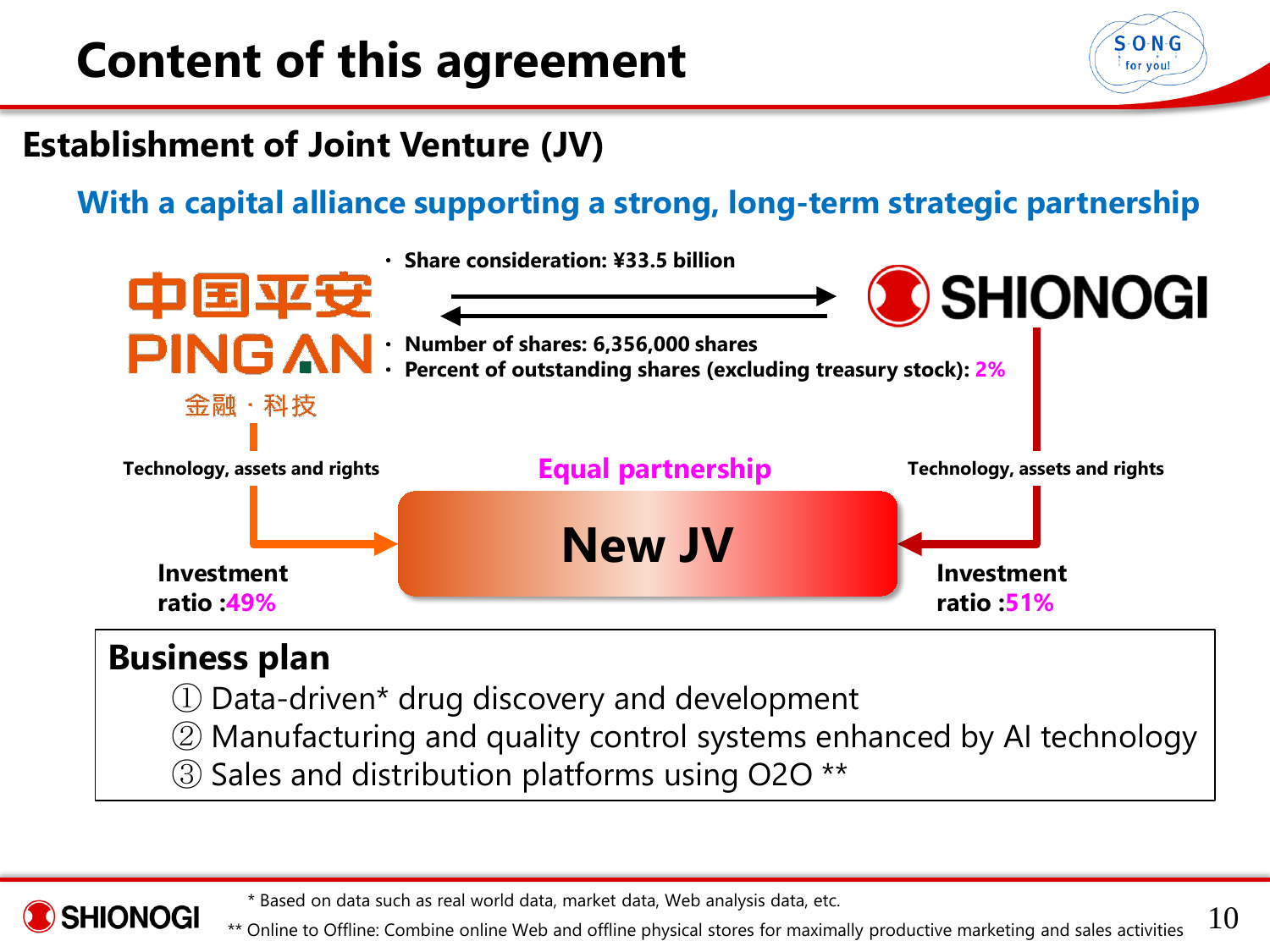

- Execution of Joint Venture Agreement and establishment of the new JV
	- By the end of July 2020
- Period for disposal of treasury stock by third party allotment
	- July 1 to July 31, 2020 (planned)

**Details of the structure and business of the new JV, and the projected effect on business performance in fiscal 2020 and beyond will be disclosed at the time of establishment of the new JV**

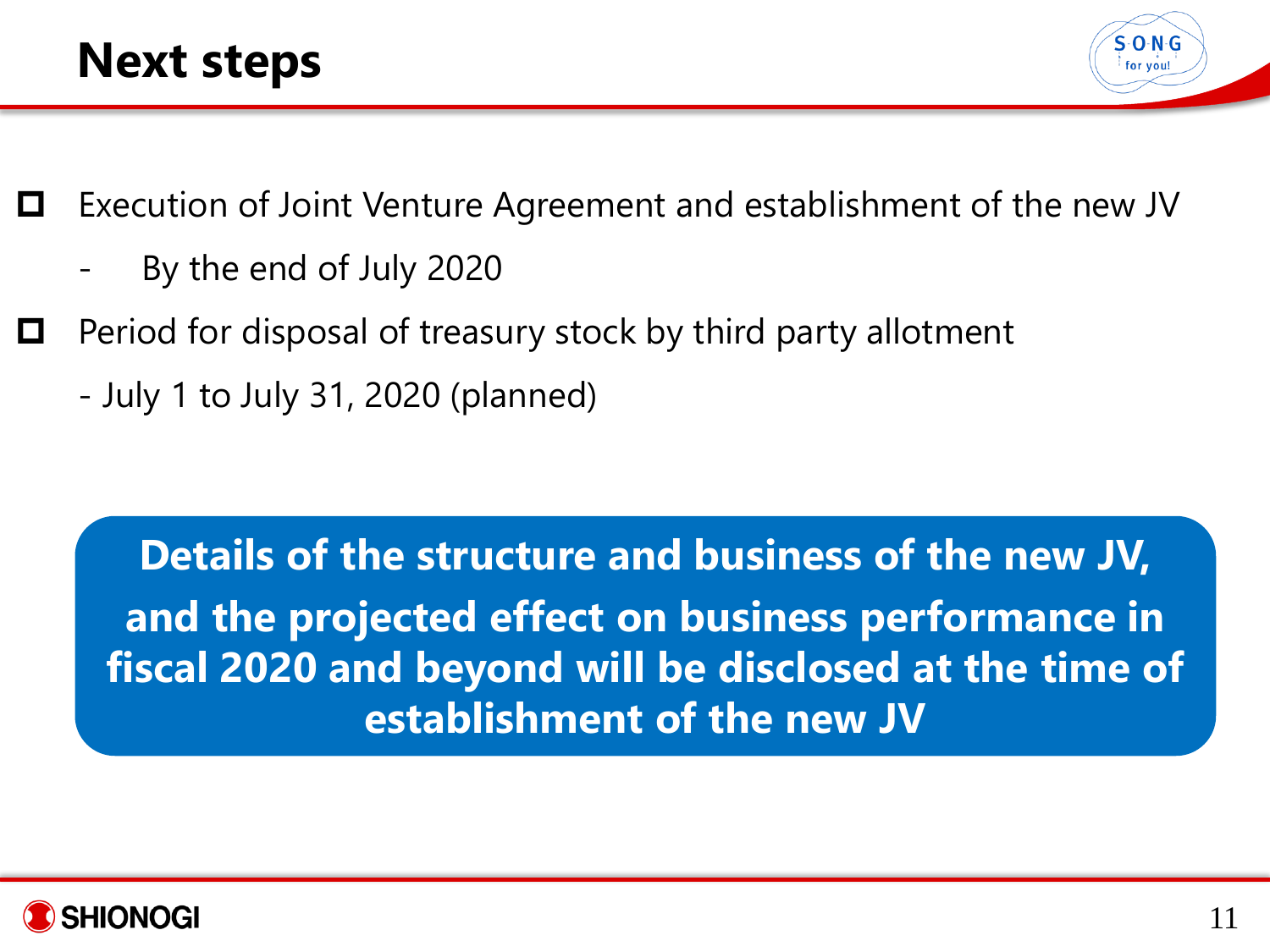**Synergistically combine Shionogi's strength in therapeutic discovery and development with Ping An's state-of-the-art technologies to create a comprehensive healthcare innovation and delivery platform**



**Combine the strengths of both companies to provide greater innovation and value to society as an integrated healthcare provider**



S-O-N-G for you!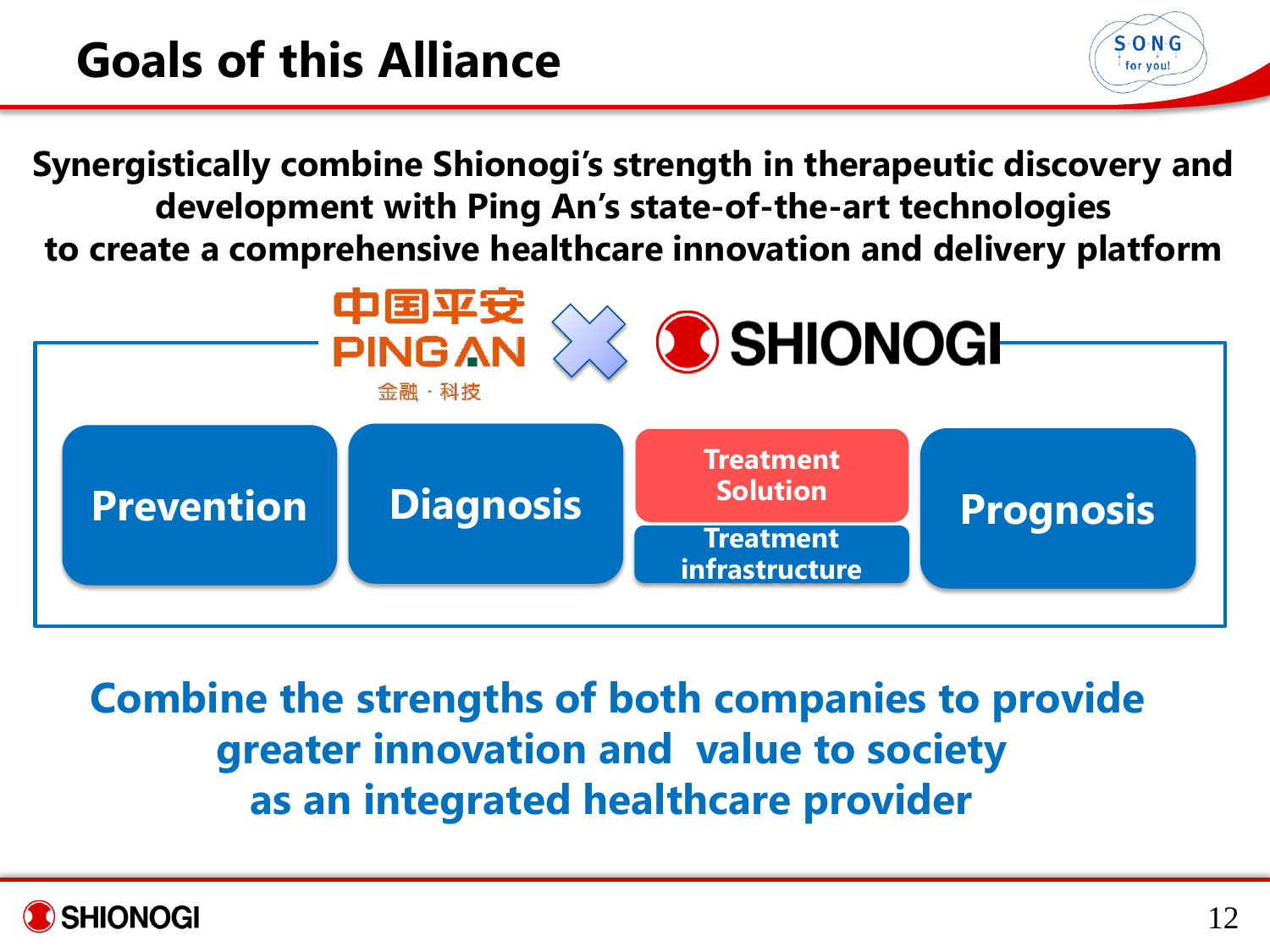#### $S$ - $O$ - $N$ - $G$ **R&D Concept -Data-Driven Drug Discovery**for you!



#### **By connecting lifestyle data to diagnostic data and the effect of therapeutic interventions, build a personalized and precise treatment platform**

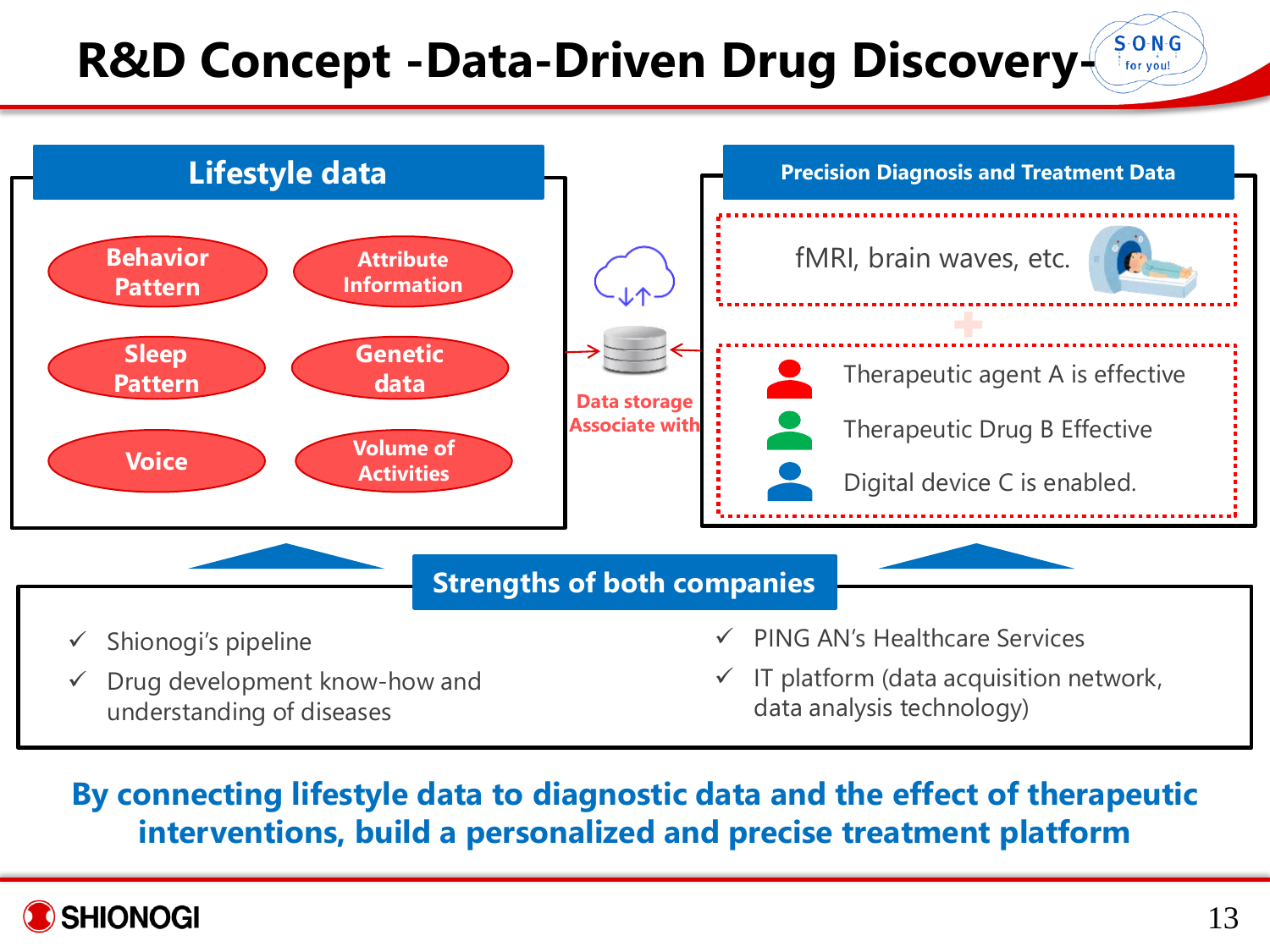## **R&D Concept -Data-Driven Development-**

### **Double-blind (cross-over) studies of pharmaceuticals**



#### **Address Current Issues**

- **Placebo has no benefit for patients**
- **Studies take too long, and incur great costs, before treatments can be brought to patients**





 $S$  O N G for you!